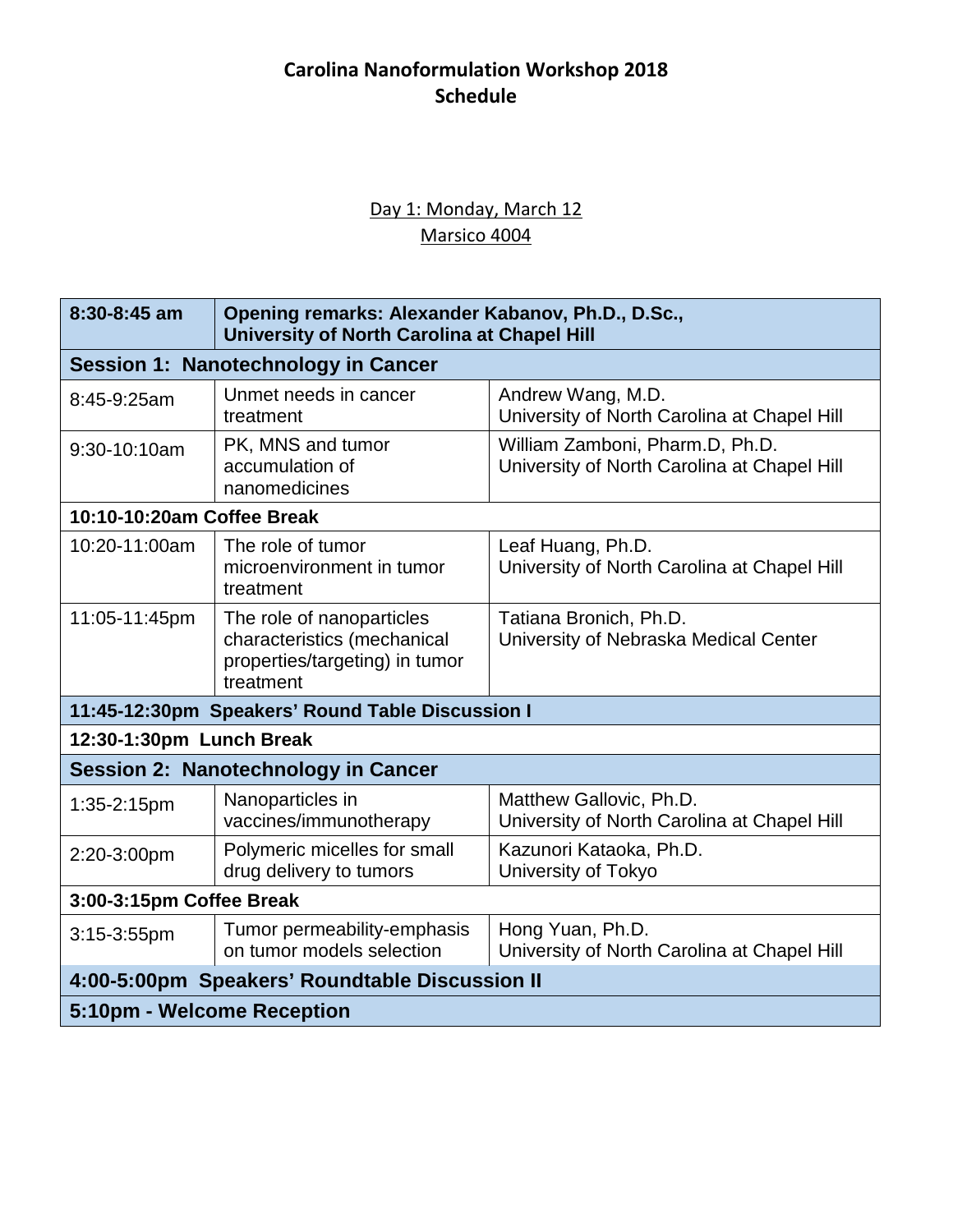# **Carolina Nanoformulation Workshop 2018 Schedule**

#### Day 2: Tuesday, March 13 Marsico 4004

| <b>Session 1: Lipid Based Nanocarriers</b>       |                                                                  |                                                                                                         |  |  |
|--------------------------------------------------|------------------------------------------------------------------|---------------------------------------------------------------------------------------------------------|--|--|
| 8:45-9:25am                                      | Solid lipid nanoparticles in<br>drug delivery                    | Rahima Benhabbour, Ph.D.<br>University of North Carolina at Chapel Hill                                 |  |  |
| 9:30-10:10am                                     | Lipid particles sRNA delivery                                    | Muthiah Manoharan, Ph.D.,<br>Senior Vice President of Drug Discovery,<br><b>Alnylam Pharmaceuticals</b> |  |  |
| 10:10-10:20am Coffee Break                       |                                                                  |                                                                                                         |  |  |
| 10:20-11:00am                                    | Liposomes in clinical<br>development                             | Alexander Koshkaryev, Ph.D.,<br><b>Merrimack Pharmaceuticals</b>                                        |  |  |
| 11:05-11:45pm                                    | Computational modeling of<br>drug loaded nanodelivery<br>systems | Alexander Tropsha, Ph.D.<br>University of North Carolina at Chapel Hill                                 |  |  |
| 11:45-12:30pm Speakers' Round Table Discussion I |                                                                  |                                                                                                         |  |  |
| 12:30-1:30pm Lunch Break                         |                                                                  |                                                                                                         |  |  |
| <b>Session 2: Cell Derived Nanocarriers</b>      |                                                                  |                                                                                                         |  |  |
| $1:35-2:15$ pm                                   | Exosomes in drug delivery                                        | Alexander Kabanov, Ph.D., Dr.Sci.<br>University of North Carolina at Chapel Hill                        |  |  |
| 2:20-3:00pm                                      | Strategies for engineering<br>exosomes                           | Naoki Makita, M.Sc.<br>Sumitomo Dainippon Pharma                                                        |  |  |
| 3:00-3:15pm Coffee Break                         |                                                                  |                                                                                                         |  |  |
| $3:15-3:55$ pm                                   | Stem cell mediated delivery                                      | Shawn Hingtgen, Ph.D.,<br>University of North Carolina at Chapel Hill                                   |  |  |
| 4:00-4:45pm Speakers' Roundtable Discussion II   |                                                                  |                                                                                                         |  |  |